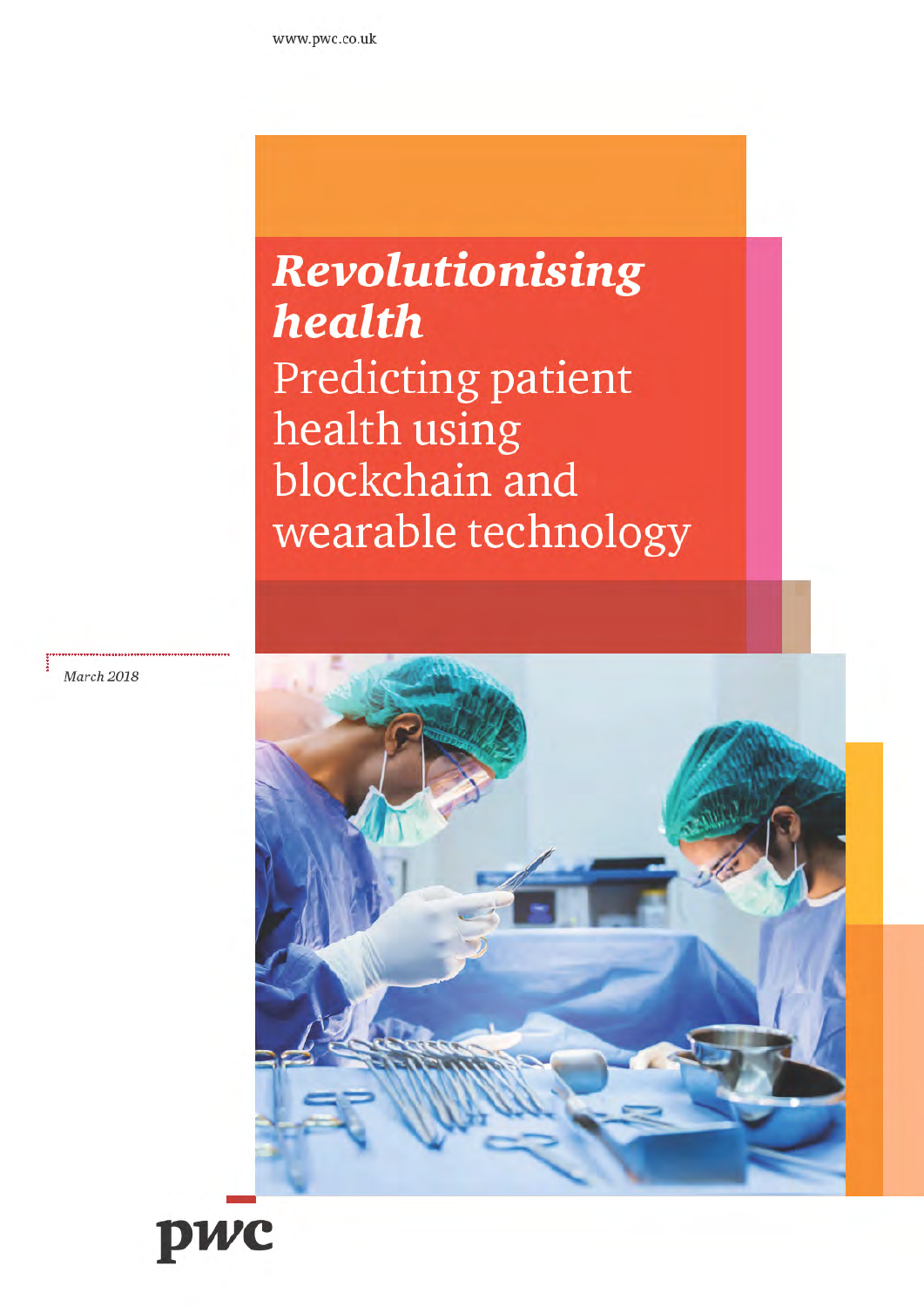# Content

| <b>Introduction</b>                                                                                                            |  |                               |  |
|--------------------------------------------------------------------------------------------------------------------------------|--|-------------------------------|--|
| <b>Wearable technology applications</b><br>Imagine a blockchain solution<br><b>Meeting the criteria</b><br><b>The benefits</b> |  |                               |  |
|                                                                                                                                |  | <b>Revolutionising health</b> |  |
|                                                                                                                                |  | Contacts                      |  |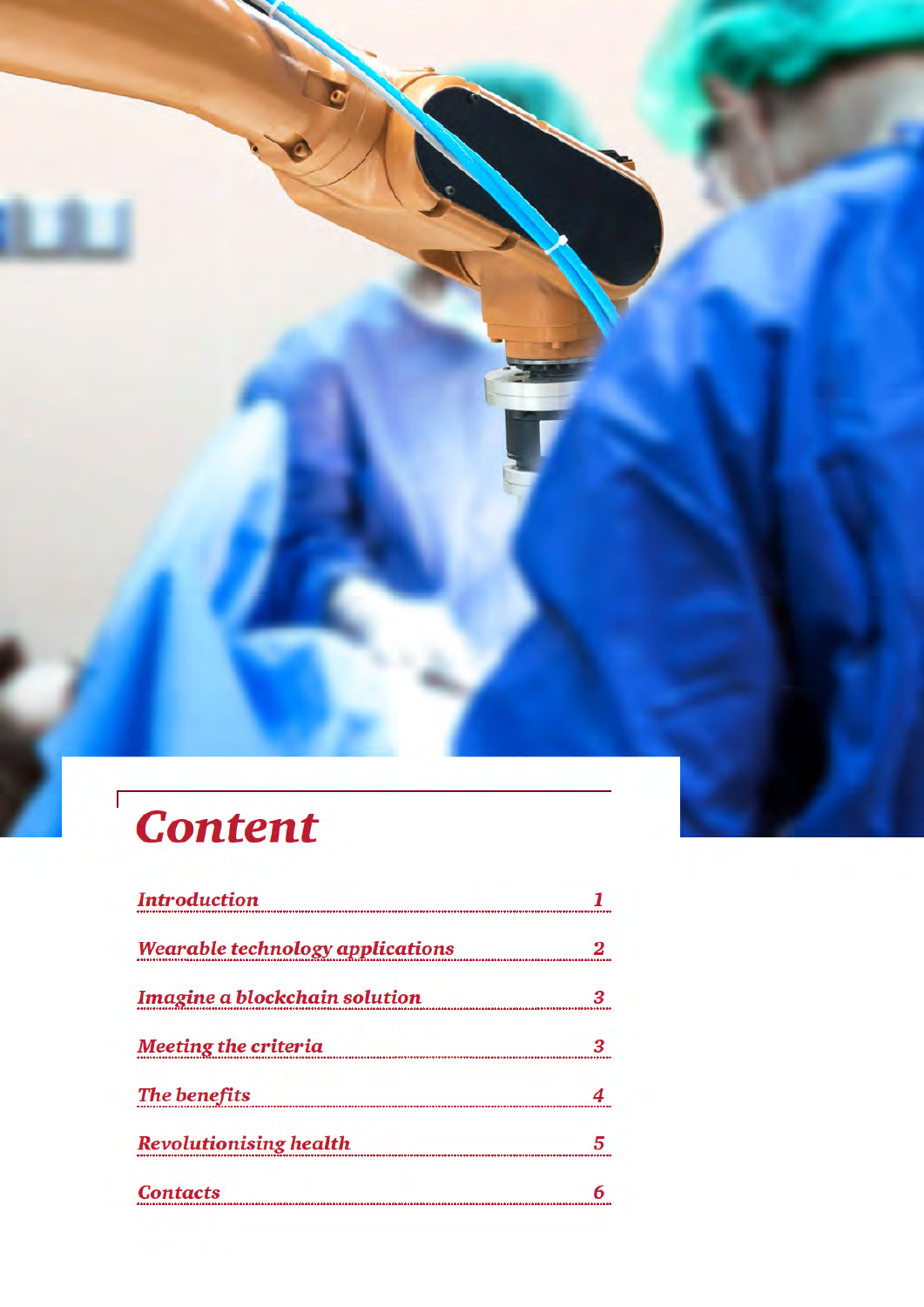#### **Introduction**

Wearable technology has taken the world by storm over the past number of years. Members of the public have been liberated, finally able to take control over their health, wellbeing and lifestyle. More so now than ever, lifestyle has become a major factor in the success of many sectors. If we look at retail, experiential shopping has become the latest trend, where people are learning new skills or are able to buy and also have a memorable store experience, whether through an event or masterclass or perhaps through the use of technology. Finance is almost dictated by lifestyle. People no longer want to queue in the bank to deal with their finances. They want to access account information from the comfort of their home or whilst commuting to work. Healthcare is no different. People want to know how their body works and how they can live healthier, happier and longer lives. Wearable technology has opened to door to many people where we are finally able to monitor our fitness levels and sleeping patterns. This has normally been used for the leisure sector, however it can extend further and help those with long term health conditions that need to be managed on a daily basis by patients.



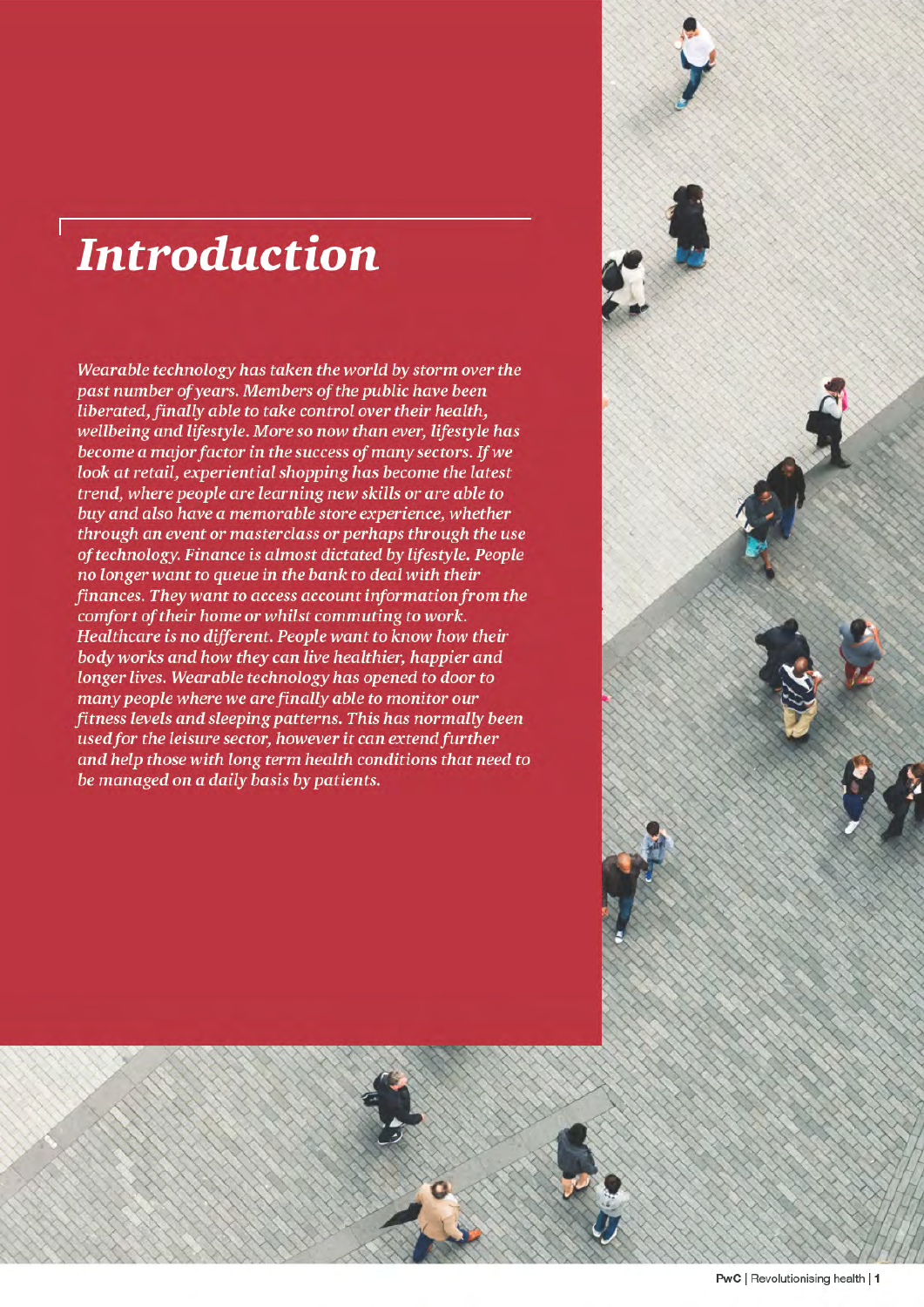## *Wearable technology applications*

Take for example a patient that has a heart rhythm disorder. Instead of this patient wearing a heart monitor that records and stores data that is then downloaded onto a computer, the patient could wear a discrete device that transmits the heart rhythm in real time to a consultant. This can be worn for an extended period of time and hence all the data collected can be stored on the patient's health records. Currently the security of the data, when transmitting to mobile applications is poor and could be a potential risk and opportunity for hackers to attack.

Wearable technology offers many options to improve the quality of life in conditions that require long term management. Already there are diabetic monitors that test blood sugar levels and transmit results direct to a consultant in real time. Patients with unstable blood glucose can greatly benefit from this as patients can gain better control of their blood sugar levels.

A patient could potentially use wearable devices to monitor blood pressure, pulse, sleep apnea, narcolepsy, epileptic seizures and diabetes. Another area that it could be used is in dementia. This disease is growing at a fast rate in today's society and is affecting younger generations. Quality of life can deteriorate and it is hard for patients to survive

independently. Wearable technology offers patients the window of opportunity to live an independent life for longer. If patients were to wear, for example, a dementia necklace that would detect pulse and also if a medication has been swallowed, a patient's quality of life could be improved. Pulse detection is important as if heart rate increases it could mean that the patient is under stress and potentially their condition is deteriorating. The same applies to the swallowing of medication. Generally patients lose the ability to swallow as they forget how to or do not trust the medicine. This triggers the use of liquid medicines by prescribers. If the necklace were to detect swallowing issues, this would trigger a step up in therapy and potentially slow down the deterioration process, extending the patients quality of life. Carers could monitor how patients are in real time and be alerted to any abnormalities or if the dementia sufferer is leaving the premises. Not only could the data collection be disease preventative, it could improve patient safety.

All of this data is highly sensitive as it incorporates a patient's identity. This needs to be kept secure. Current procedures have been reported as not appropriate and better security is needed, especially in light of recent cyber security attacks. If security is improved, prescribers could have valuable data to help in diagnosis and monitoring of treatment.

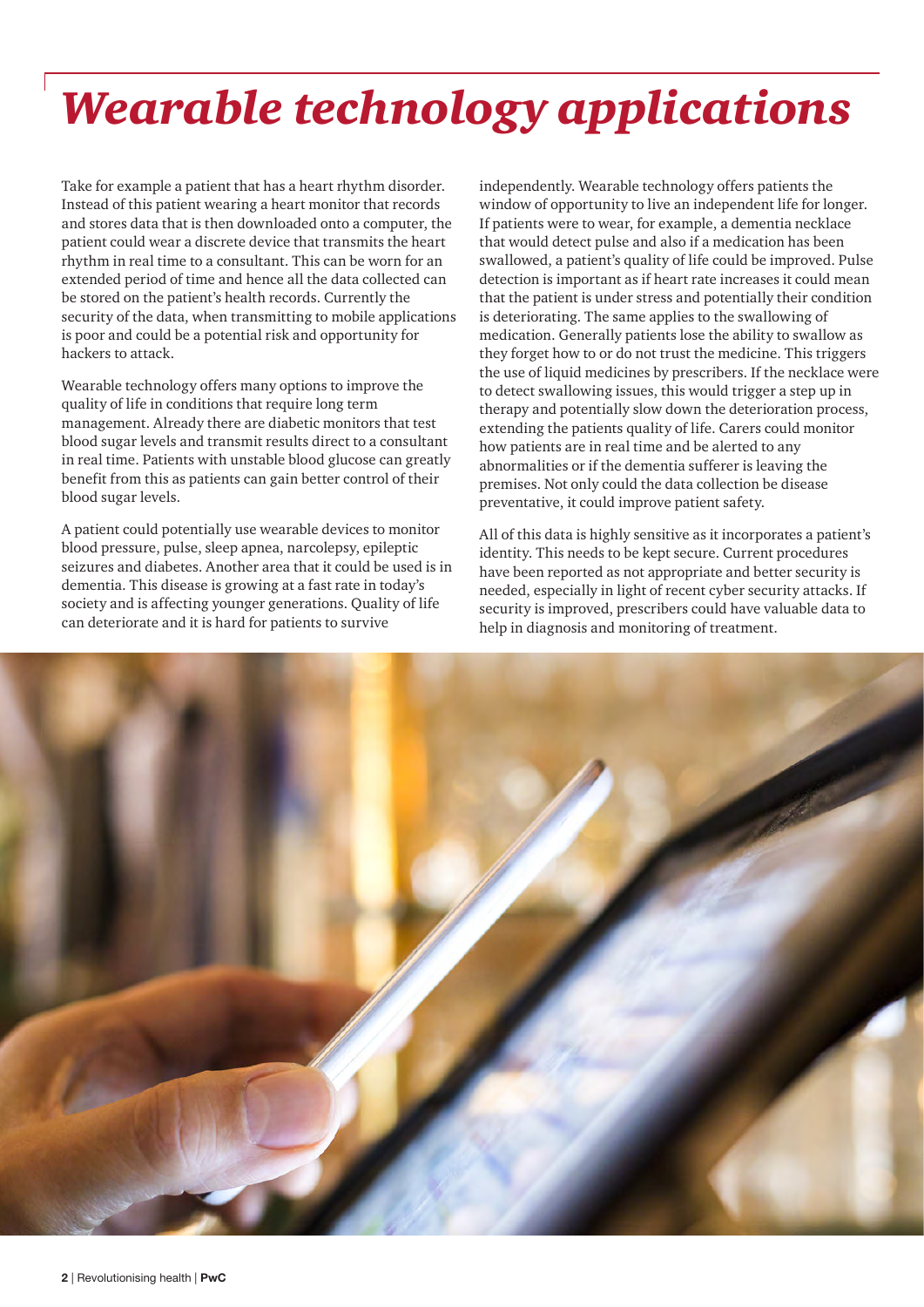## Imagine a blockchain solution

Every wearable device and mobile application, with the aid of blockchain, could link to a patient hub with all of the patient's health records. This would allow health professionals to access a new level of visibility and a new set of data on the patient's health. A wearable device could update to the ledger system, at specified time intervals, such as hourly, and hence data can be collated to give a better overall image of a patient's health or condition. Consultants and/or prescribers can prescribe with more accuracy and also can be triggered to look at patient data if it is abnormal.

By having this data accessible it is easier for paramedics to prepare for treatment whilst travelling to the patient. They can see if pulse or blood pressure is stable or if the rate at which the patient is deteriorating.

#### **Meeting the criteria**

There are six blockchain criteria that must be met for successful implementation.

- Multiple parties need to share data
	- All prescribers must be able to access the health data in order to prescribe and monitor patients accurately.
- Multiple parties need to update data
	- Wearable devices need to be able to update automatically to the platform to allow real time data to be collated.
- Verification is needed to ensure information can be trusted
	- Data is highly sensitive and needs to be accurate and secure in order to be trusted as clinical decisions depend on it.
- Intermediaries add complexity
	- The more people involved in the process, the more risk of breaches in security and potential theft of data.
- Interactions are time sensitive
	- Real time data is needed for accurate monitoring and prescribing to occur;
	- Quick access is needed in emergency situations; and
	- Real time monitoring allows patients to be monitored at a closer level, alerting relevant medical staff of potential issues if data is obscure.
- Transactions interact and are dependent on each other
	- Without the real time health data, prescribers have to make assumptions in regard to a patient's health;
	- Each party must be able to interact with the data and access it in real time: and
	- Health professionals must be alerted of abnormalities in data to identify health issues at a faster rate.

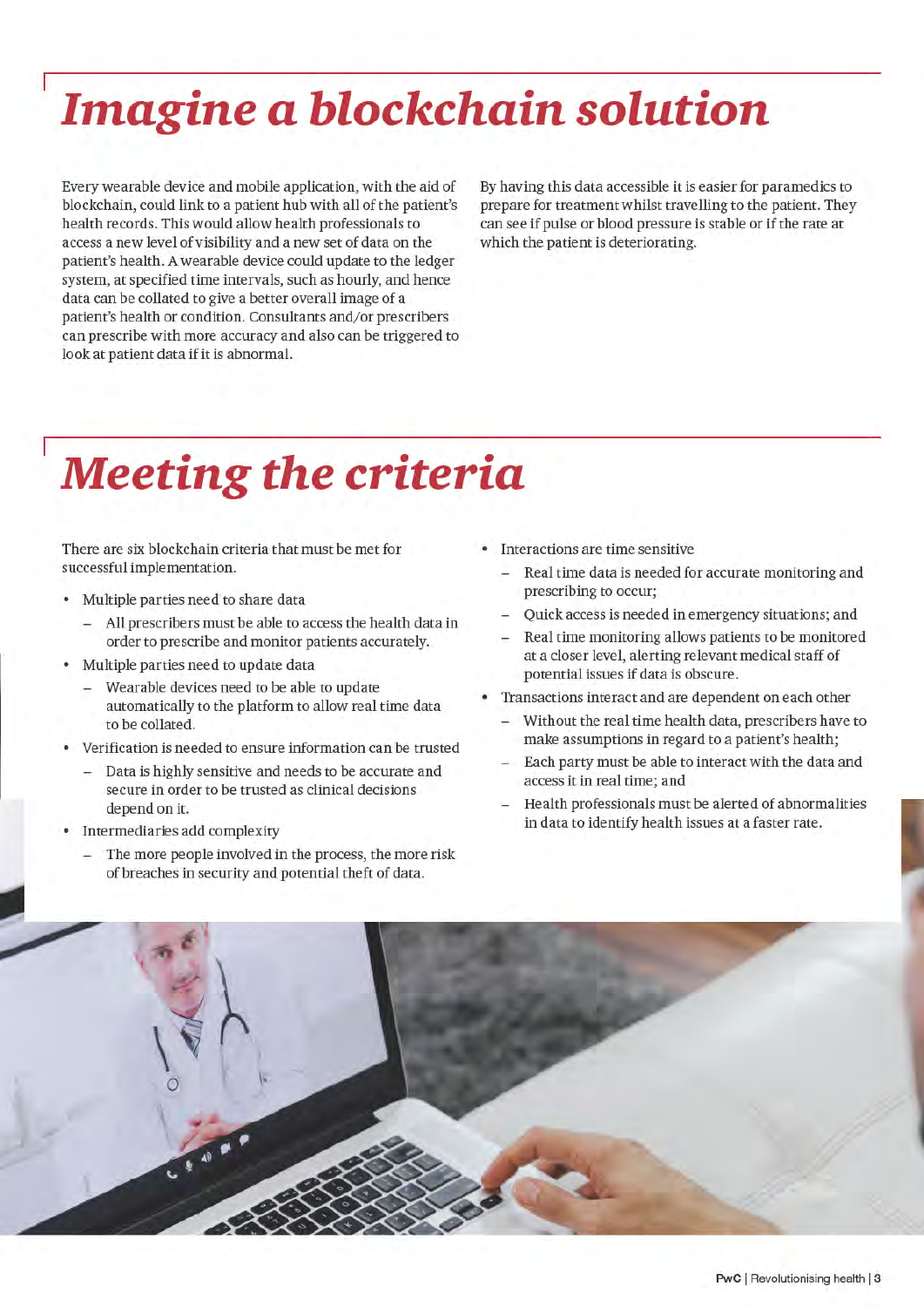# *The benefits*

- Reduced complexity and cost
	- The process becomes simpler. Less time is spent in review appointments as doctors can access data in real time and therefore may not have to see the patient face to face. This also has cost efficiencies for the health service, and allows medical professions to focus on other areas of health protection and improvement.
- Reduced errors
	- More accurate prescribing can occur as prescribers can access health data that allows them to prescribe with precision.
	- Precise monitoring of the patient can occur and gives light to potential life threatening conditions at an earlier stage.
- Enhanced security
	- Health data is highly sensitive. Through the use of blockchain, information can be securely stored and accessed by relevant authorised individuals.
- Proven resilience
	- Only authorised individuals are able to access the relevant data.
- Shared trusted transactions
	- Information is updated onto the secure ledger system and accessed by authorised parties.
- Creation of an audit trail
	- Data is time and date stamped allowing it to be traceable and used to form graphical representation of the patients health.
	- Factors can be identified through the use of the audit trail, identifying triggers for stress, etc.
- Enhanced transparency between authorised parties
	- Health becomes more transparent allowing patients to take more responsibility over their own health, in keeping with health policies developed by government.
	- Prescribers can see data and prescribe accordingly.

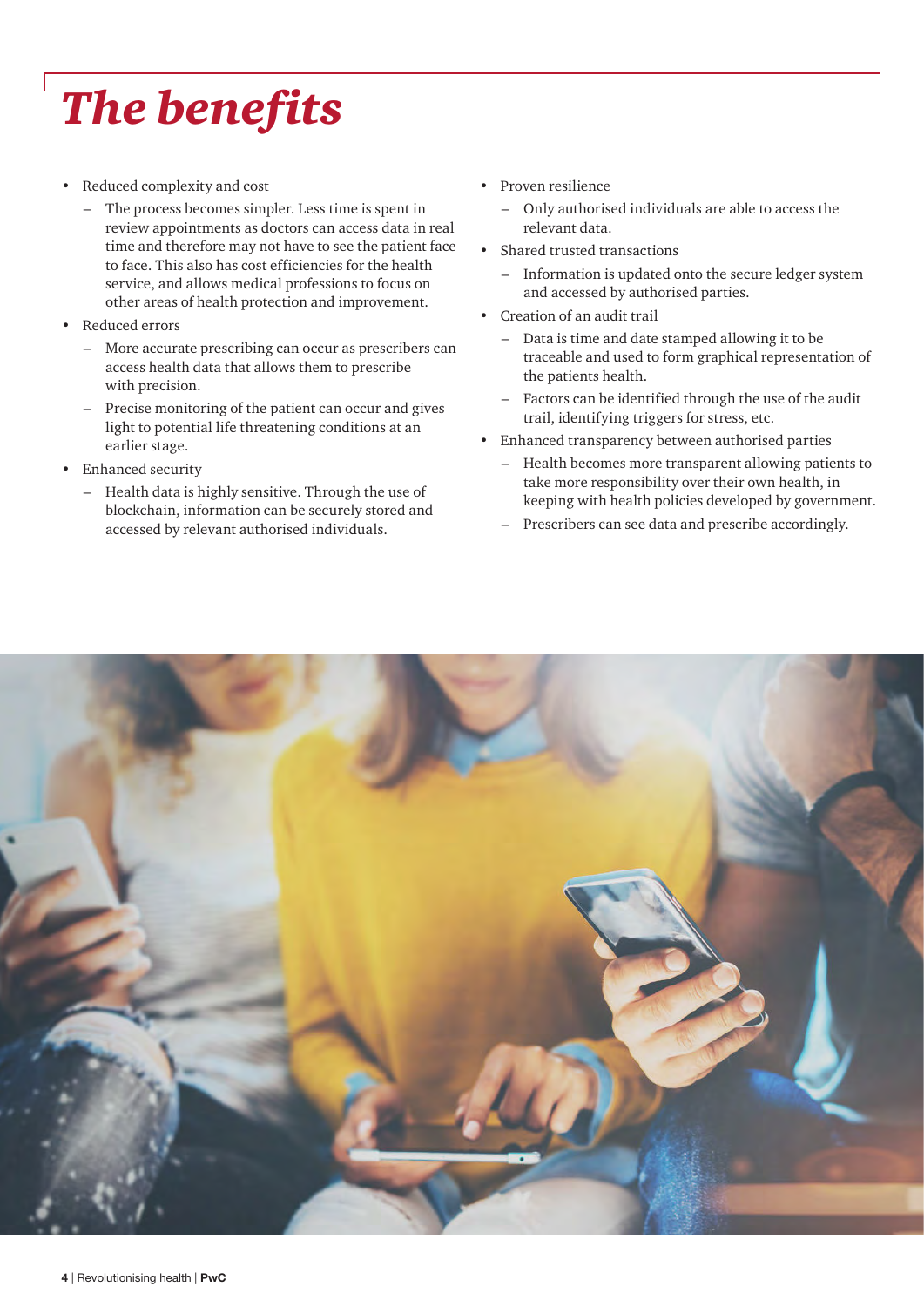# **Revolutionising health**

Through the use of wearable technology, a patient's health is completely revolutionised:

- $\bullet$ The patient has had high blood pressure. Their GP receives an alert to notify him of the patient's dangerously high blood pressure levels and a message is sent to the patient that he needs to make an appointment.
- A patient has a heart attack. Through the access to his health records via blockchain and the wearable technology data, the paramedic is able to analyse his health status and get a better picture as to the patient's condition and can decide on what level of treatment is needed. This time saving activity can be the difference between life and death.
- The patient is discharged from hospital and is being monitored by the consultant. Through wearable technology, patient's are able to be monitored at a closer level than ever before.

This is just a small example of what could be achieved through the use of blockchain and wearable technology. In this one scenario, this patient may have extended and improved their quality of life. They are now able to take responsibility over their own health and hence can start to make adjustments and become healthier overall. By accessing health data we can achieve more accurate prescribing and reduce drug wastage. Better monitoring can improve the overall health of the public as issues are identified at an earlier stage allowing us to see treatments becoming more precise and healthcare becoming a more tailored experience for all.